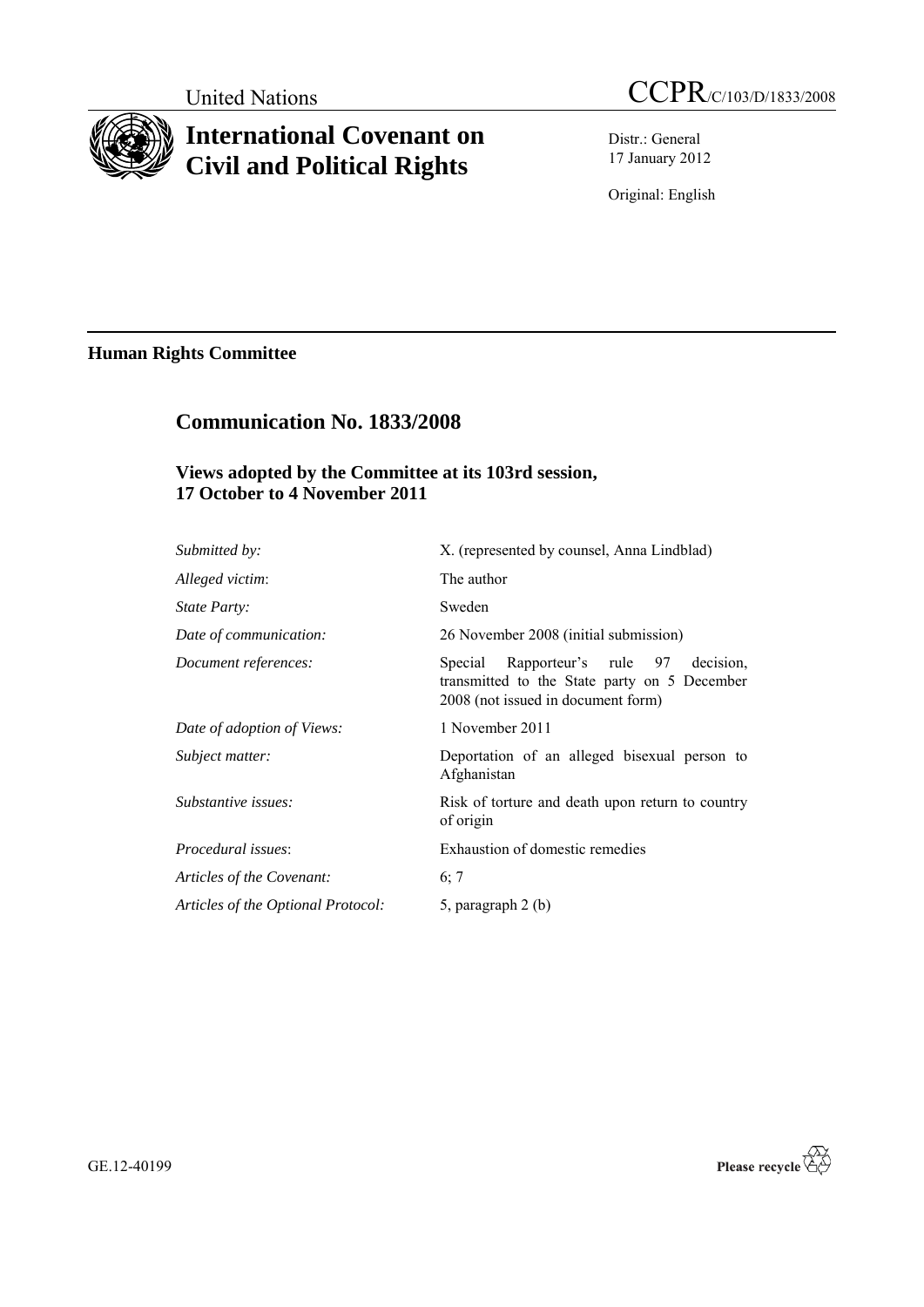### **Annex**

## **Views of the Human Rights Committee under article 5, paragraph 4, of the Optional Protocol to the International Covenant on Civil and Political Rights (103rd session)**

concerning

### **Communication No. 1833/2008\***

| Submitted by:          | X. (represented by counsel, Anna Lindblad) |
|------------------------|--------------------------------------------|
| Alleged victim:        | The author                                 |
| <i>State party:</i>    | Sweden                                     |
| Date of communication: | 26 November 2008 (initial submission)      |

*The Human Rights Committee*, established under article 28 of the International Covenant on Civil and Political Rights,

*Meeting* on 1 November 2011,

*Having concluded* its consideration of communication No. 1833/2008, submitted to the Human Rights Committee on behalf of Mr. X under the Optional Protocol to the International Covenant on Civil and Political Rights,

*Having taken into account* all written information made available to it by the author of the communication, and the State party,

*Adopts the following:*

#### **Views under article 5, paragraph 4, of the Optional Protocol**

1. The author of the communication, dated 26 November 2008, is Mr. X., a national of Afghanistan. The author claims to be a victim of a violation by Sweden of his rights under articles 6 and 7 of the Covenant. He is represented by counsel, Anna Lindblad.

#### **Factual background**

2.1 The author arrived in Sweden on 2 October 2002 and applied for asylum the day after, on 3 October 2002. In his asylum application, he indicated that he was an active member of the Communist party in Afghanistan since 1989-1990. He was working for the

The following members of the Committee participated in the examination of the present communication: Mr. Lazhari Bouzid, Ms. Christine Chanet, Mr. Ahmad Amin Fathalla, Mr. Cornelis Flinterman, Mr. Yuji Iwasawa, Mr. Rajsoomer Lallah, Ms. Zonke Zanele Majodina, Mr. Gerald L. Neuman, Mr. Michael O"Flaherty, Mr. Rafael Rivas Posada, Mr. Fabian Omar Salvioli and Ms. Margo Waterval.

Pursuant to rule 90 of the Committee"s rules of procedure, Committee member Krister Thelin did not participate in the adoption of the present decision.

An individual opinion signed by Committee member Rafael Rivas Posada is appended to the present Views.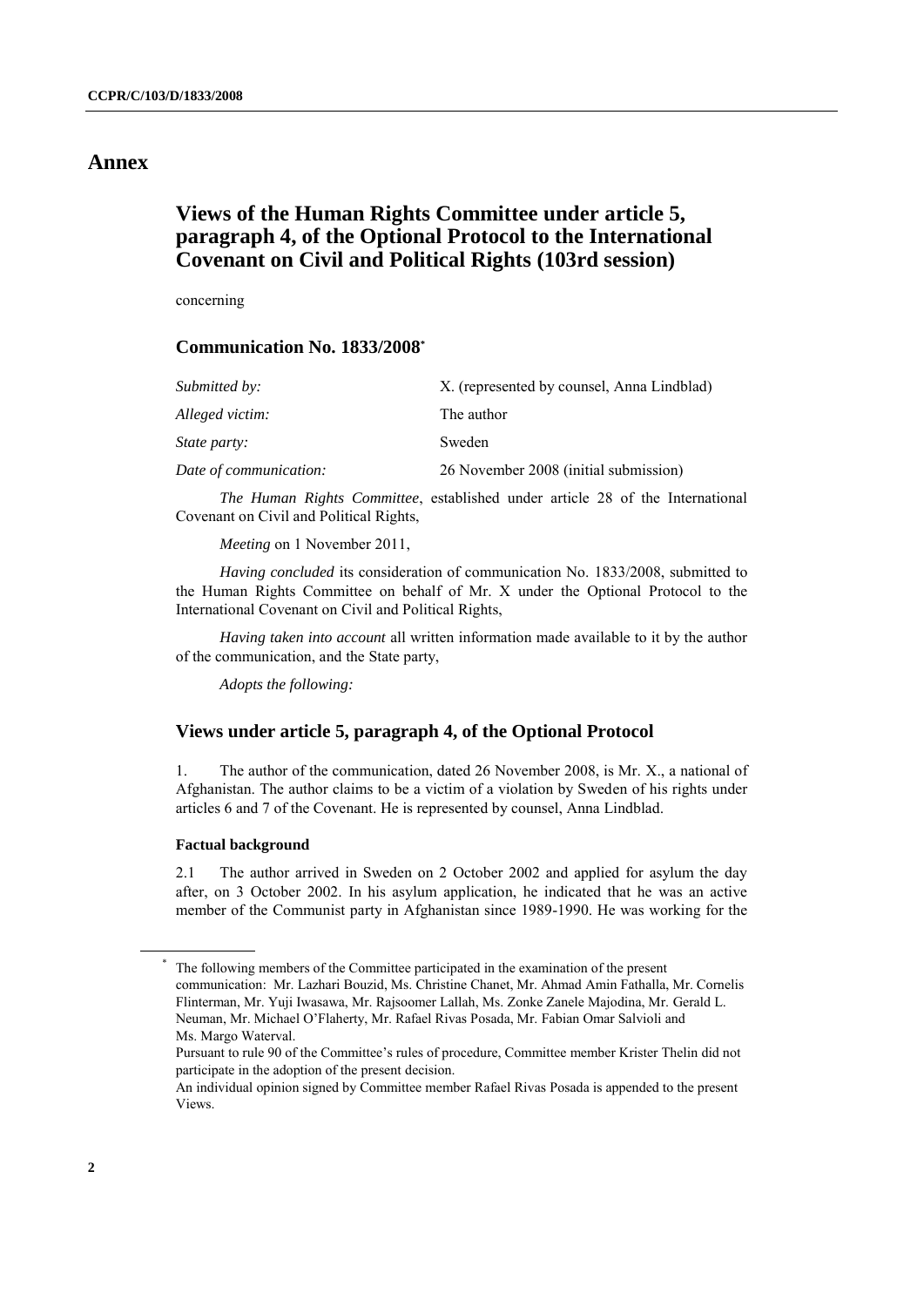party by way of producing documentary films and writing theatre scripts, literature and reports criticizing the Mujahedin; he also acted in his plays. This work made him famous in Afghanistan, as his films and plays became known to the public. After the fall of the Najibullah regime, he was arrested in 1993 by the Mujahedin, who were then in power in Mazar-e-Sherif. He was taken to a security prison, where there were only political prisoners. He was detained incommunicado and subjected daily to torture, including electric shocks, kicks, beatings, sexual abuses, including rape. He was imprisoned for about six months, without trial or access to legal aid. Finally, his father managed to bribe a person and obtain his release. During the following years, he was constantly living in hiding, going from one town to another, until he managed to leave the country in 2002. He claims that his father was killed by the Mujahedin. On 16 August 2005, his application for asylum was rejected by the Migration Board of Sweden. The author appealed the decision to the Aliens Appeals Board, which rejected his claim on 20 January 2006. This decision was the final rejection. On 7 April 2006, a temporary residence permit, valid until 7 April 2007, was granted to the author (as well as to other rejected Afghan asylum-seekers) due to the moratorium declared by the Migration Board regarding deportations to Afghanistan due to the situation in the country.

2.2 On 20 December 2006, the author filed a new application under chapter 12 of the Aliens Act, stating that there were new circumstances, referring to the same fear of persecution, including torture, and providing a medical certificate from the Centre for Crisis and Trauma of the Danderyd Hospital in Stockholm citing the consequences of past torture. His application was rejected by the Migration Board of Sweden on 20 June 2007; it stated that the author did not present any new circumstances. His appeal was rejected by the Migration Court on 16 July 2007.

2.3 Another application for asylum was filed by the author at the beginning of 2008. He reiterated his claim that he would be at risk of being killed because he was a former political prisoner who had left the country and was still regarded as an opponent to the Mujahedin because of his previous work. He claimed that the Mujahedin were still holding very powerful positions in Afghanistan. On that occasion, the author submitted documents, inter alia, a letter from Afghan officials confirming that he would still be at risk if he were to return to Afghanistan. On 13 March 2008, the Migration Board of Sweden rejected his claim, arguing that the author presented no new circumstances, therefore there were no grounds to reopen his case.

2.4 In September/October 2008, the author filed another application with the Migration Board of Sweden, in which he revealed, for the first time, his bisexuality as a reason for requesting asylum. He explained that he had his first homosexual relationship at the age of 15-16 with a boy and that they were together for about four to five years. The author said that he had never revealed his sexual orientation, not even to friends or family, as he was afraid of severe punishment by non-State actors or State authorities. He maintained his previous asylum claim, but added that the main reason for his arrest in 1993 was a play about bisexuality that he had written and in which he had acted himself and he appeared kissing a man. After he had received threats, the performances were discontinued. He claimed that he was arrested as a result of this and accused of acting against Islam and being a political opponent. He was tortured, and claimed that rape was part of the torture to which he was subjected. After his release, he continued to have sexual relations with both men and women, including during his marriage. He lived in constant fear that this would be revealed and he would be reported to the authorities and severely beaten or killed by the State or by individuals, as the State does not offer protection.

2.5 While in Sweden, he had short and long homosexual relationships and became a member of the Swedish Federation for Lesbian, Gay, Bisexual and Transgender Rights (hereinafter RFSL). RFSL has sent letters to both the Migration Board and the Migration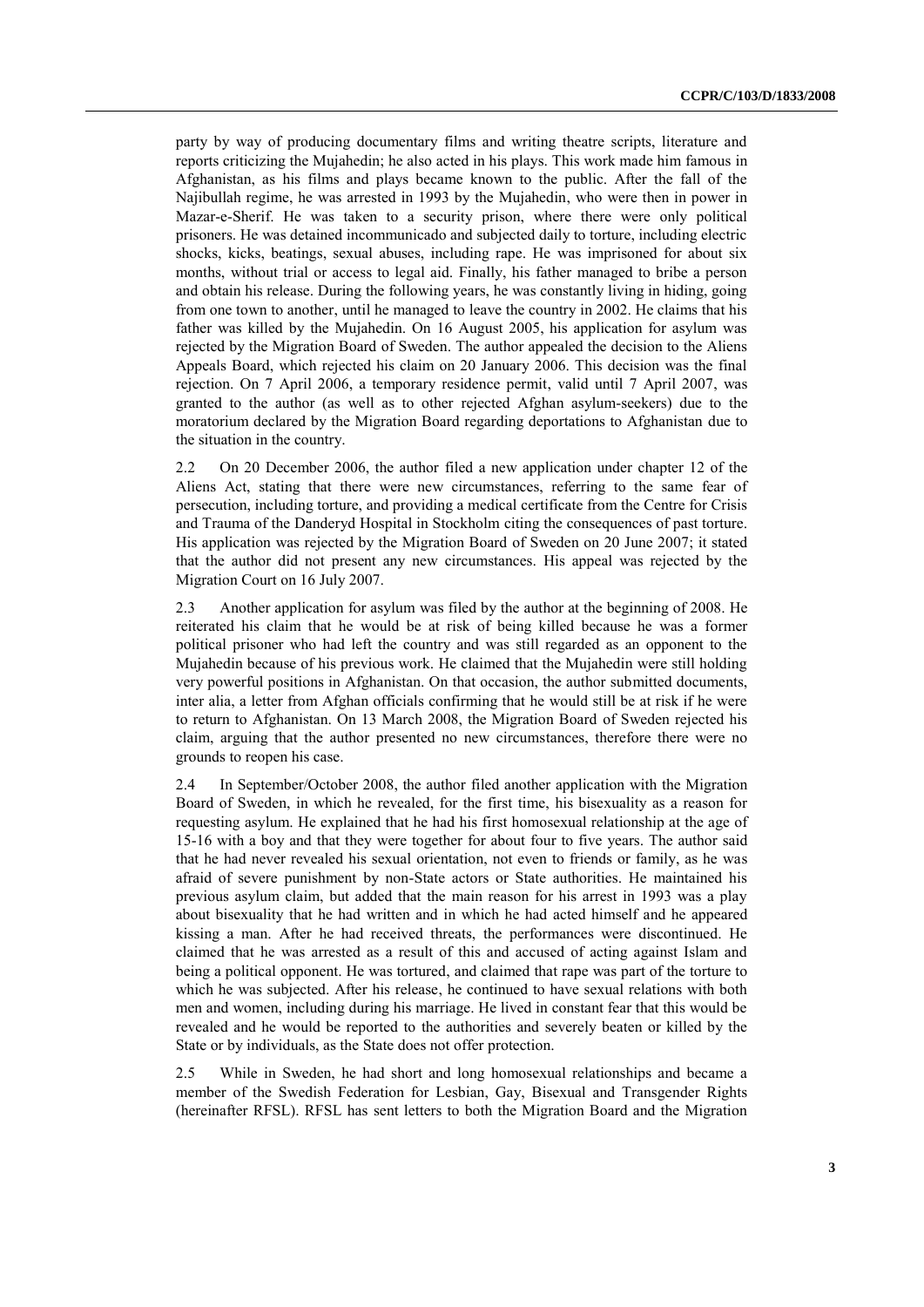Court protesting against the decision to deport him to Afghanistan. During his stay in Sweden, although open about his sexuality, he never told any Afghan about his sexual orientation for fear of reprisal. However, it is possible that some Afghans know and could communicate that information to persons in Afghanistan.

2.6 On 17 November 2008, the Migration Board of Sweden rejected the author's new application, stating that he had not given a valid excuse as to why he had not revealed his sexual orientation to the asylum authorities initially. The author replied that this was due to the stigma associated with bisexuality and homosexuality in his culture, feelings of shame, fear of what his previous lawyer, migration authorities and interpreters would think of him, and fear of reprisal if other Afghans learned about it. Furthermore, he did not know that fear of persecution based on sexual orientation was a valid claim for refugee status and asylum in Sweden; he was unaware of the importance that this kind of argument could have.

2.7 On 24 November 2008, the author appealed the latest decision of the Migration Board of Sweden to the Migration Court. In addition to arguing that, due on his personal circumstances and the situation in Afghanistan, he would be at risk of torture and persecution if he returned to Afghanistan, the author also argued that the Migration Board had not applied the correct standard of proof. He stated that the Board had applied the "probable test" instead of the lower standard of proof which should be applied when new circumstances justify the reopening of a case. RFSL made submissions on his behalf, explaining the particular problems that homosexual and bisexual persons may encounter during the asylum process, including difficulties speaking about their sexuality. It supported the argument that the author would be at risk of persecution and torture if he returned to Afghanistan. On 25 November 2008, in a submission to the Migration Court, the Migration Board argued that the author had not given any valid excuse for not referring to his sexuality before. It also found it contradictory that although he had been open about his sexual orientation in Sweden, and had had homosexual relations and visited gay clubs, he did not see fit to confide in the migration authorities on that issue. On 26 November 2008, the Migration Court upheld the decision of the Migration Board of Sweden. The Court considered that there were no grounds, under chapter 12, section 19, of the 2005 Aliens Act, to examine the new asylum application based on new facts. Consequently, the author was deported to Afghanistan.

2.8 As regards the exhaustion of domestic remedies, the author stated that there was the possibility of formally appealing the decision to the Migration Court of Appeal of Sweden. However, this could not have been considered an effective remedy for two reasons: first, due to time constraints, since the risk of deportation was imminent; and second, there were reasons to believe that the Migration Court of Appeal would not have stopped the deportation, as in its previous decisions, it had clearly indicated that the Migration Court interpreted the criteria of "valid excuse" very strictly. For these reasons, the author considered that domestic remedies had been exhausted.

#### **The complaint**

3.1 The author claims that his forcible return to Afghanistan amounts to a violation by Sweden of his rights under articles 6 and 7 of the Covenant, since there is a real risk of torture and other cruel, inhuman or degrading treatment or punishment, as well as threats to his life in Afghanistan by Afghan authorities, individuals as well as armed groups. The Afghan authorities would not act with due diligence in order to offer him effective protection against non-State actors.

3.2 The author refers to information from the Office of the United Nations High Commissioner for Refugees (UNHCR) and the Ministry of Foreign Affairs of Sweden, which indicates that LGBT people could not live openly in Afghanistan without the risk of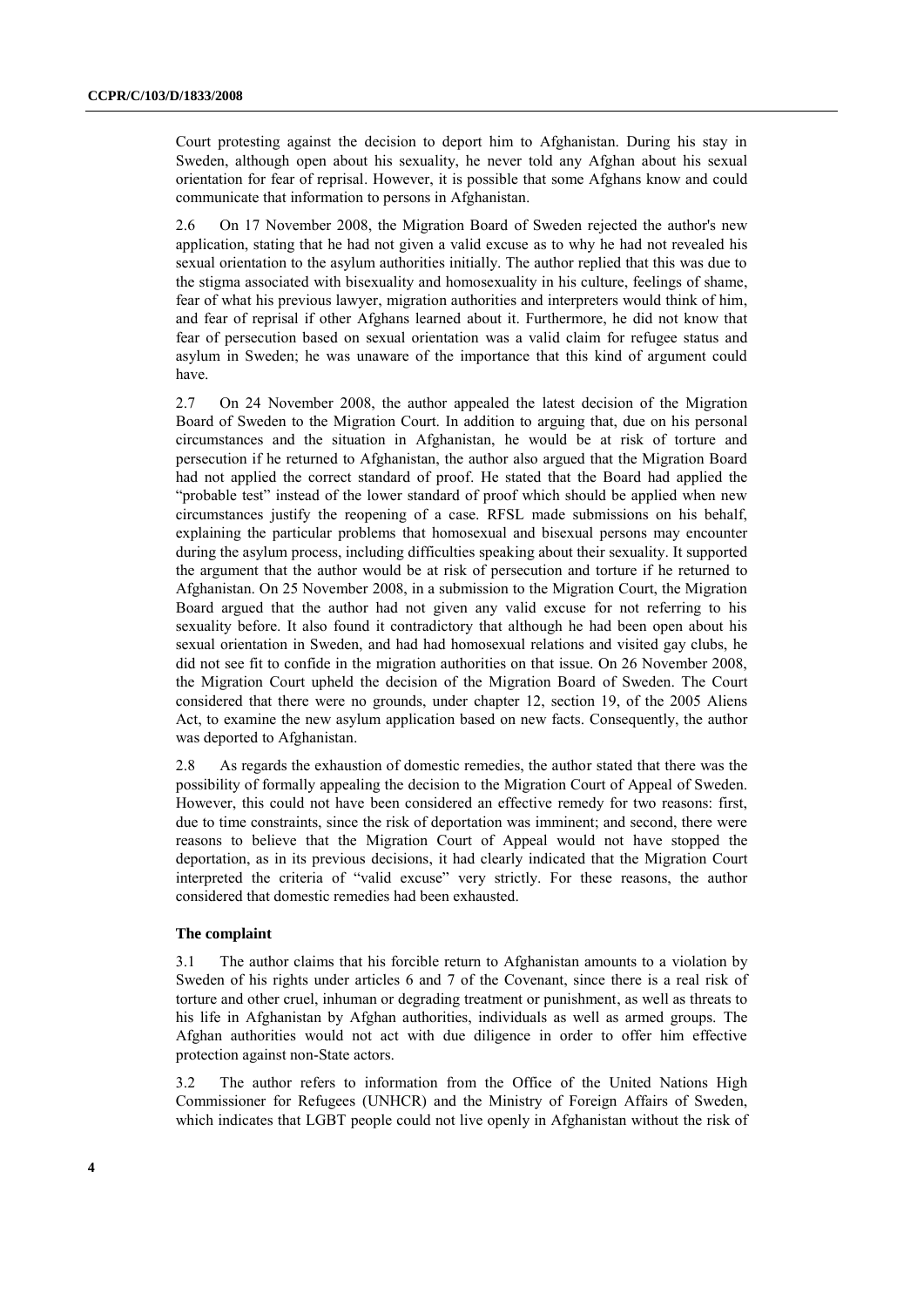human rights violations. UNHCR's Eligibility Guidelines for Assessing the International Protection Needs of Afghan Asylum-Seekers (December 2007) states that "open homosexual relations are not possible in Afghanistan given conservative social mores. In addition to gays and lesbians risking violence from family or community members, most interpretations of the applicable criminal law indicate that homosexual acts would lead to severe punishment were they to come to the attention of authorities" (p. 9). The same document further states that "overt homosexual relations are […] not possible to entertain. Homosexual persons would have to hide their sexual orientation. Homosexuality is outlawed under Islam, and punishable by death as a *Hudood* crime" (p. 72). According to the report of the Swedish Ministry of Foreign Affairs on the human rights situation in Afghanistan in 2007 (March 2008), "overt homosexuality does not exist and homosexual intercourse is prohibited according to Sharia law. There is no legal protection against discrimination for reasons of sexual orientation or gender identity." The author further claims that chapter 12, section 19, of the Swedish Aliens Act is contrary to articles 6 and 7 of the Covenant, as the issue of a "valid excuse" is irrelevant if there is a risk of *refoulement*. He claims that it is also contrary to Sweden's international obligation not to return anyone to a country where he or she would be at risk of torture or other serious human rights violations.

#### **Additional submission by the author**

4. In a letter dated 31 March 2010, counsel indicated that she had been in contact with the author in Afghanistan and he had stated that he was living a very difficult life, hiding and moving from city to city, between Afghanistan and Pakistan. He was afraid to go out and only managed to continue his daily life because he was financially supported by his brother who lived abroad.

#### **State party's observations on admissibility and merits**

5.1 On 25 February 2011, the State party provided its observations on the admissibility and merits of the communication. It presented detailed information on the pertinent Swedish asylum legislation. Referring to the notion of "valid excuse" in chapter 12, section 19, of the 2005 Aliens Act, it stated that the Migration Court of Appeal interprets this notion restrictively, essentially in the view of the following. The Swedish asylum procedure is designed to guarantee that the examination of an asylum claim by the Migration Board of Sweden and the migration courts maintains as high a level of legal certainty as possible within the framework of ordinary proceedings. Such proceedings will ultimately result in a decision that gains legal force and becomes enforceable. Accordingly, it is only exceptionally that an asylum-seeker can be considered to have a valid excuse for not having invoked all relevant circumstances prior to such decision.

5.2 The State party further submits the following information concerning the facts of the author"s case, based primarily on the case files of the Migration Board of Sweden and the migration courts. The author applied for asylum on 3 October 2002, at which time the Migration Board held the initial interview with the author. During the interview, the author stated that, while at school, he was engaged in the youth section of the People"s Democratic Party of Afghanistan (PDPA). He started to work in the security service and did so for three years. He stopped when the former president, Mohammad Najibullah, was about to be removed from power. He claimed that those who worked for Najibullah cannot live in Afghanistan today, and if he was forced to return, he would be arrested and sentenced, and therefore he feared for his life.

5.3 On 3 December 2003, a counsel was appointed as his legal representative. The author filed two submissions with the Migration Board, dated 14 March 2005 and 18 March 2005, in which he stated, inter alia, that he was arrested by the mujahideen in 1993 and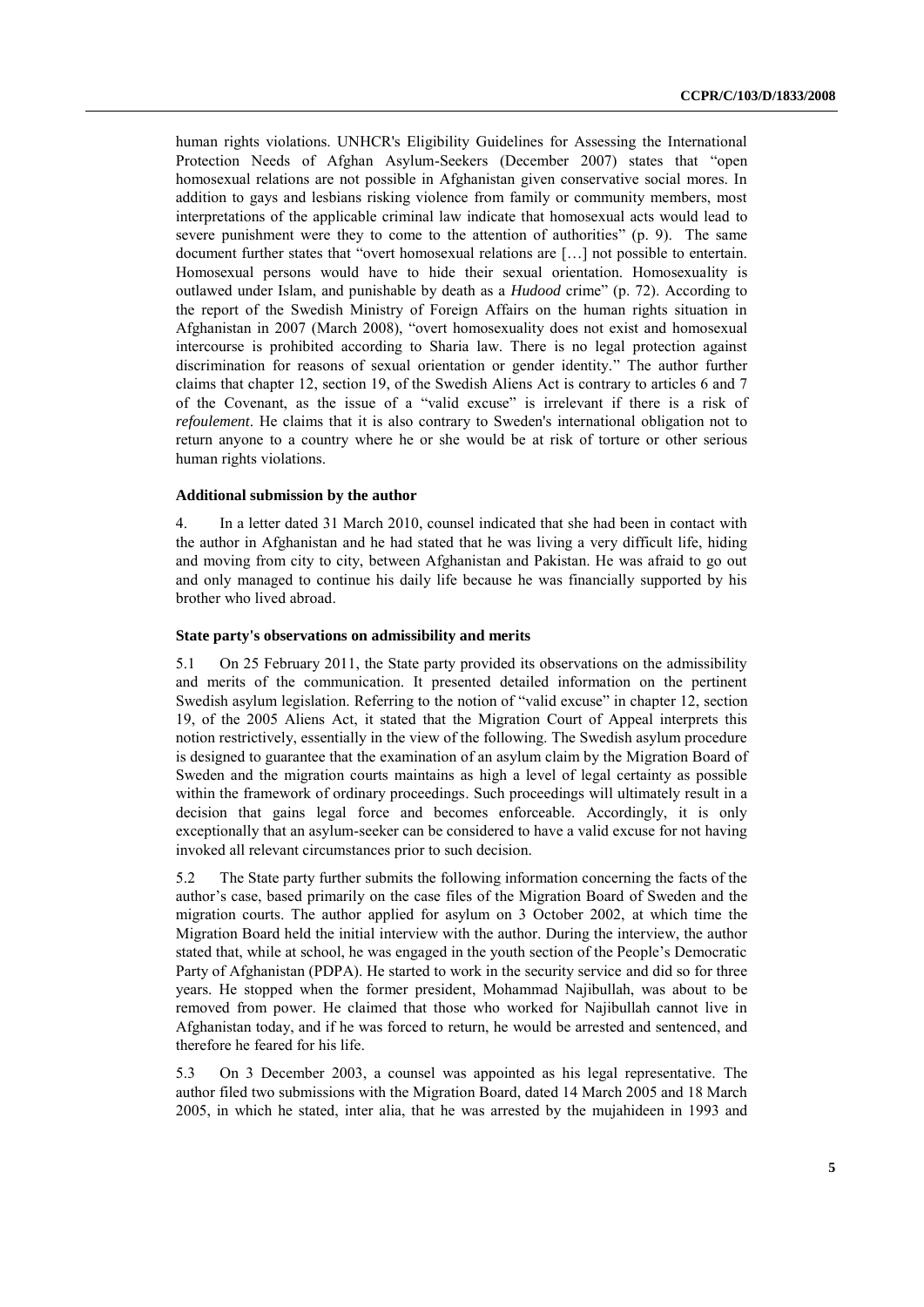taken to a local prison where he was imprisoned for six months. He was accused of being a communist and an enemy of the mujahideen. They were aware of the author"s past activities. He was repeatedly subjected to torture by beating and kicking, electric shocks and sexual harassment. He still suffers from the injuries he sustained from the torture. One evening, his father came to the prison and managed to bribe a person and obtain his release. After his escape, he had to hide from the mujahideen. He hid in and around Kabul. His father was murdered by the mujahideen who were searching for him. For the past year, he had been unable to contact his wife and son. The author also stated that he suffered from pain throughout his body, severe headaches and sleeping problems, which he believed were the result of the torture he was subjected to; he submitted copies of notes from his medical record.

5.4 On 16 August 2005, the Migration Board of Sweden rejected his application for a residence permit, a work permit, a declaration of refugee status and a travel document, and ordered his deportation to Afghanistan. Based on information from UNHCR, the International Crisis Group (ICG) and the Cooperation Centre for Afghanistan (CCA), the Board considered that an individual who had been a member of the PDPA in a low position was not at risk in Afghanistan. There was no information that former members of the PDPA were at risk of being persecuted by the Government or the authorities of Afghanistan. Further, many former members of the PDPA had been able to return from abroad and find employment in the public sector. The events that the author had invoked as a basis for his need for protection occurred a long time ago and nothing further had happened to him during the years he stayed in Afghanistan. Therefore, the Board concluded that the author had not shown that it was likely that he was at risk of being subjected to State-sanctioned persecution on account of his political involvement or his religion. Furthermore, an overall assessment of the humanitarian circumstances of the case, including his health status, did not reveal any exceptionally distressing circumstances to make the Swedish authorities consider granting a residence permit under chapter 2, section 4, of the Aliens Act.

5.5 The author appealed the decision to the Aliens Appeals Board, stating essentially the following. He was active and outspoken when he was involved in the Communist party. He was arrested and tortured as a direct result of this work. He claimed that within every security area in Afghanistan there are special groups taking care of returnees and he fears that these groups will arrest, torture and kill him. On 20 January 2006, the Aliens Appeals Board rejected the appeal and upheld the decision of the Migration Board. The decision was not subject to further appeal.

5.6 On 7 April 2006, the Migration Board granted the author a residence permit for one year (until 7 April 2007), on grounds that the author had spent a considerable time in Sweden and the situation in Afghanistan was such that it was not possible to enforce decisions to deport an individual there by force. The order to deport the author to his country of origin was not suspended. The decision to grant a residence permit was made for humanitarian reasons, but the permit was limited to one year.

5.7 On 27 April 2007, the author filed a new application for a residence permit to the Migration Board. He claimed that he suffered from severe headaches and was being treated at the Crisis and Trauma Centre for individuals suffering from torture. He also stated that he had found permanent employment. A formal report from the Crisis and Trauma Centre, issued on 13 June 2007, was subsequently submitted to the Board. The report stated that the author suffered from headaches, memory lapses, concentration problems and lack of energy, and that he was under examination by a neurologist. On 20 June 2007, the Board rejected his application for a re-examination under chapter 12, section 19, of the 2005 Aliens Act, and found no impediments to the enforcement of the expulsion order. It added that the security situation in the part of Afghanistan where the author originates was not such that would constitute an armed conflict.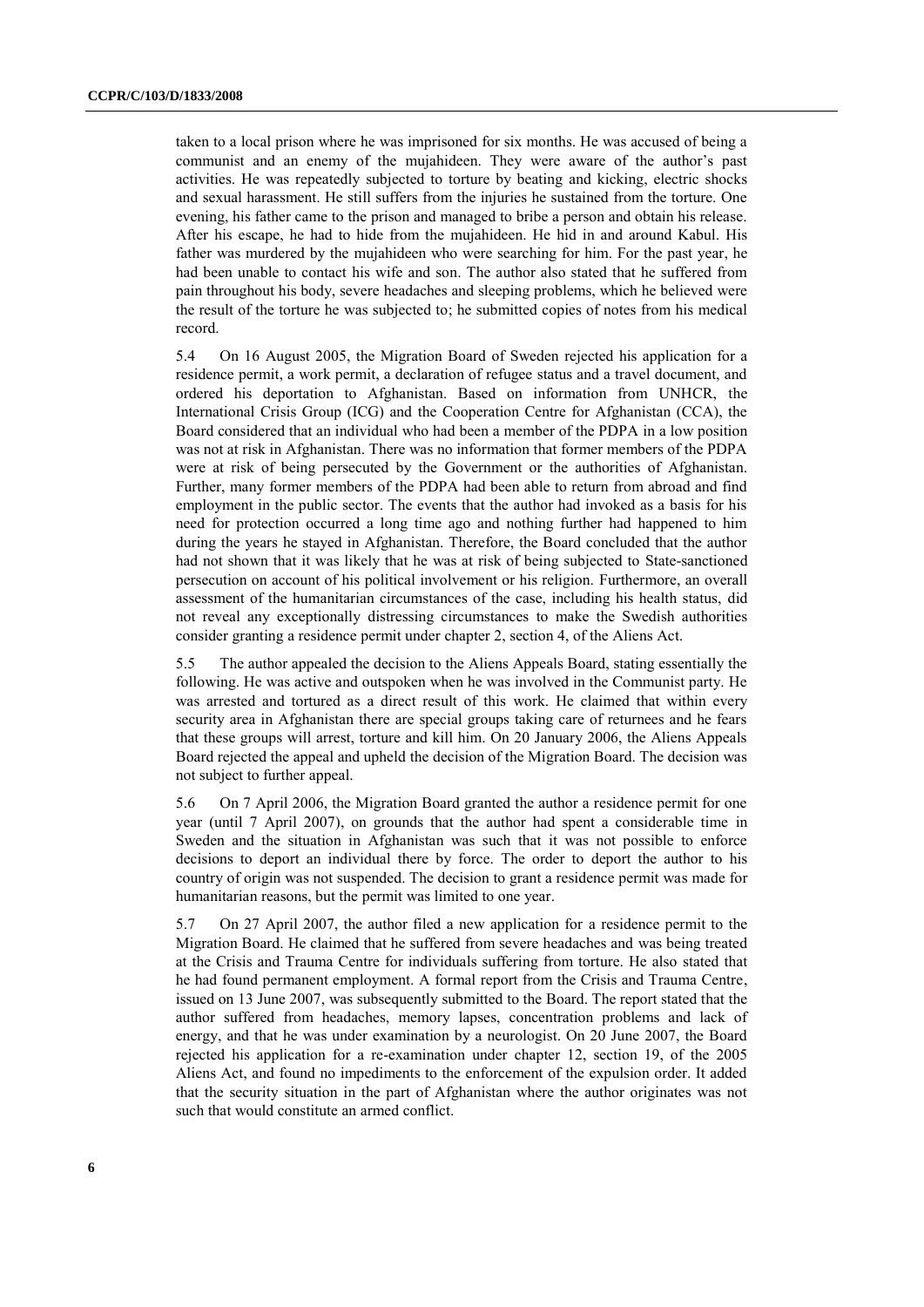5.8 The author then submitted a letter claiming that he could not return because the mujahideen forces who had imprisoned him were still in power throughout the district he was from; the letter was handled by the Migration Court as a complaint. On 16 July 2007, the Migration Court rejected the complaint, on grounds that the new circumstances invoked by the author were modifications of and amendments to his originally invoked circumstances. The author submitted another letter to the Migration Court, claiming that the people who forced him to flee were still in power in half of the country, not least in the province from which he originated. On 17 September 2007, the Migration Court of Appeal decided not to grant leave to appeal against the 16 July 2007 judgment of the Migration Court.

5.9 On 21 September 2007, the author submitted a letter to the Migration Board, in which he maintained that he could not return to Afghanistan; he provided a certificate stating that he had been injured and treated in hospital for ten days in 1993. The certificate also stated that his life was in danger. On 2 October 2007, the Migration Board refused to re-examine the case as the submitted document was considered to have little value as evidence.

5.10 The author appealed the Migration Board's decision not to grant a re-examination of his case, claiming that, by virtue of his work, he is easily recognized in Afghanistan, including by the people in power and the Government. He claimed that after his arrest in 1993, he had escaped to another town, but also had to flee from there. He had received a letter from the police and his life was again in danger. He did not know whether his family was still in the country. If forced to return, he would be accused of heresy, hostility toward Islam and being a Christian, and would therefore be killed. On 9 November 2007, the Migration Court rejected the author's request for an oral hearing, but gave him the possibility to finalize his argumentation in writing. On 20 November 2007, the Migration Court rejected the appeal, stating that no new circumstances were adduced. On 21 February 2008, the Migration Court of Appeal decided not to grant leave to appeal the decision of the Migration Board.

5.11 On 3 March 2008, a letter was registered with the Migration Board, reiterating the author's previous claims. On 13 March 2008, the Migration Board decided to reject the author's third application for re-examination.

5.12 On 3 October 2008, another letter from the author, declared as an appeal, was registered with the Migration Board. In that letter, the author claimed for the first time that he was bisexual. On 9 October 2008, the appeal was dismissed as being filed beyond the relevant time limit. However, the letter was registered as an application for re-examination of the case. The author thereafter filed an additional application, based on his alleged bisexuality.

5.13 On 17 November 2008, the Migration Board decided to reject the author's fourth application for re-examination. The information that the author was bisexual was considered to be a new circumstance that had not been previously examined by the authorities. The Board stated that the situation in Afghanistan for homosexual or bisexual people was not such that this in itself warranted international protection, and that the examination had to be made on an individual basis. The Board considered that the author had not established that he risked being subjected to persecution if he were to return to Afghanistan.

5.14 The author submitted an appeal to the Migration Court. The Migration Board was given an opportunity to submit observations on the appeal and it stated the following. A prerequisite for granting a re-examination under chapter 12, section 19 of the Aliens Act is that the new circumstances had not been invoked previously or that the alien showed that he or she had a valid reason for not having done so. The longer the time elapses before new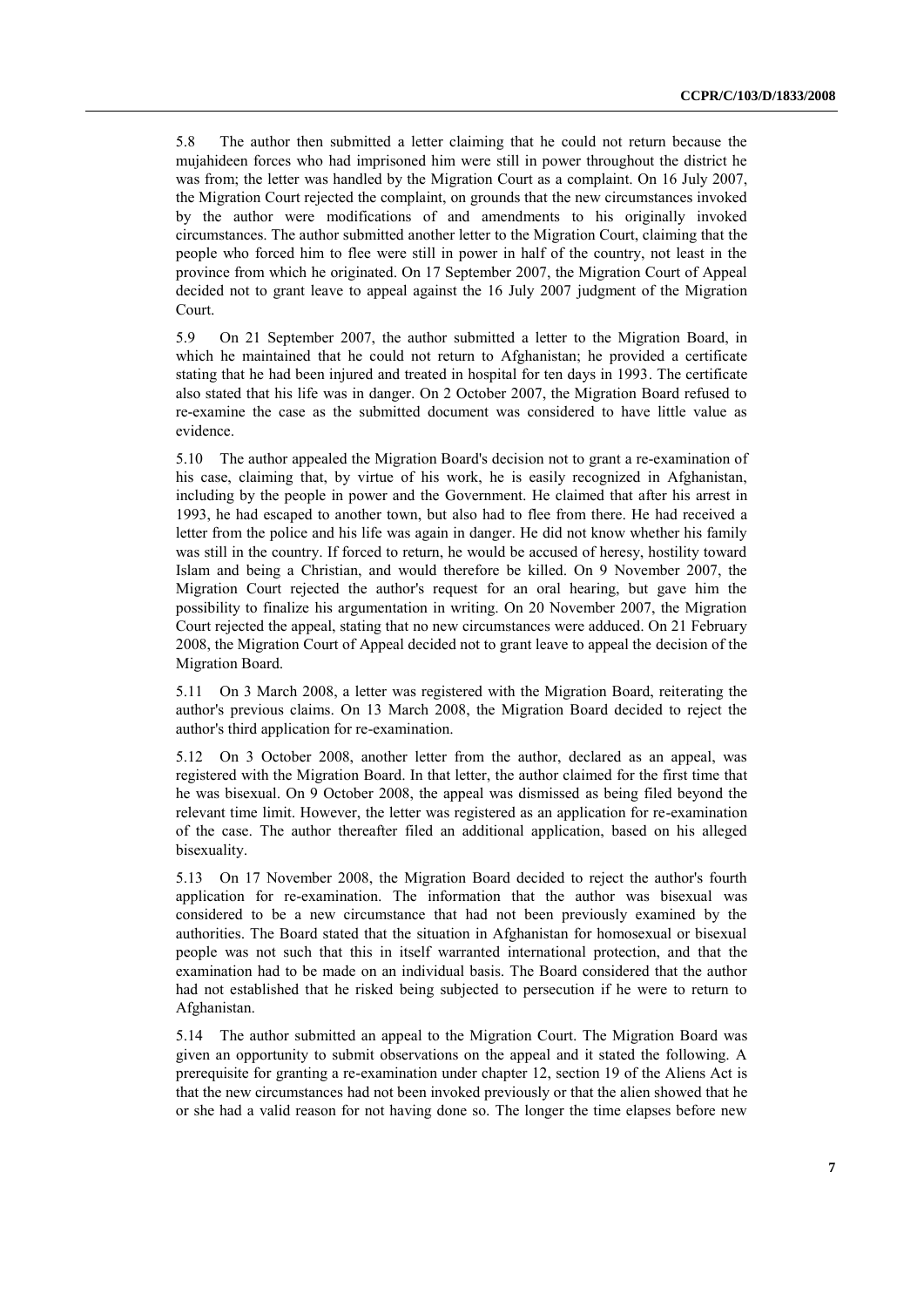circumstances are invoked, the higher the demand on the explanation as to why those circumstances are invoked at a late stage in the process. When an asylum-seeker has withheld information of importance for the examination of his asylum application, this has an impact on the credibility of the new circumstances invoked. The author had on numerous occasions, and in different contexts, been given the possibility to present information regarding his sexual orientation during the six years he spent in Sweden. In the information submitted by him, no specific time was stated, other than "eventually" as to when he started to live more openly as a bisexual person, when he became involved in RFSL and when he started to meet other men. Nor did the author state why he had not been able to present these circumstances to the authorities, despite receiving several negative decisions regarding his application for protection. In the absence of any further explanation, it appeared contradictory that, on the one hand, the author had started to live openly as a bisexual person, but on the other hand, he had not felt confident enough about the Swedish authorities to invoke this. In view of the late disclosure, the credibility of the claim was so low that he could not be considered as having made probable that there were lasting impediments to the enforcement of the expulsion order. Consequently, the Board decided not to grant a re-examination of the author's application.

5.15 On 26 November 2008, the Migration Court upheld the decision of the Migration Board. The author did not appeal the Migration Court's decision to the Migration Court of Appeal.

5.16 As to the exhaustion of all domestic remedies, the State party submits that the expulsion order against the author became final on 20 January 2006, when the last instance at the material time, namely the Aliens Appeals Board, decided to reject the author"s appeal of the 16 May 2005 decision of the Migration Board. However, at a later stage of the proceedings, the author failed to appeal to the Migration Court of Appeal against the 26 November 2008 decision of the Migration Court rejecting his application for reexamination under chapter 12, section 19, of the Aliens Act, on the basis of his claim about being bisexual. As reasons for his failure to appeal, the author submitted that the day before he was to be expelled from Sweden, the Migration Court decided not to stay the enforcement of his expulsion, and that he had good reasons to believe that the Migration Court of Appeal would also reject his request for a stay of enforcement, in view of the fact that the Court of Appeal would probably not grant him leave to appeal.

5.17 The State party submits that, by the time the author had decided to inform the migration authorities about his bisexuality (October 2008), the expulsion order against him had been final for more than two and a half years. Both the Migration Board and the Migration Court were of the opinion that the author's claim concerning his sexual orientation was a "new circumstance," and therefore could have been examined under chapter 12, section 19, of the Aliens Act. However, the Migration Court was also of the view that the author had failed to meet the requirement of "valid excuse" under the same provision. The author could have appealed the 26 November 2008 decision of the Migration Court to the Migration Court of Appeal. He could have asked the Migration Court of Appeal to stay the enforcement of the expulsion order pending examination of the appeal. The respective court has the power both to decide on relevant interim measures and to grant a re-examination of the author's case. Accordingly, the remedy was effective in that regard. Apparently, the author chose instead to file a complaint with the Committee. The author failed to show that an appeal to the Migration Court of Appeal was objectively futile. In November 2008, the Migration Court of Appeal had only issued one judgment concerning the notion of "valid excuse", which did not concern sexual orientation, and it had stated that a case-by-case assessment had to be made. Accordingly, it was far from certain how the Migration Court of Appeal would have dealt with an appeal from the author. In light of the above, the Committee should declare the present communication inadmissible for failure to exhaust domestic remedies. The State party also maintains that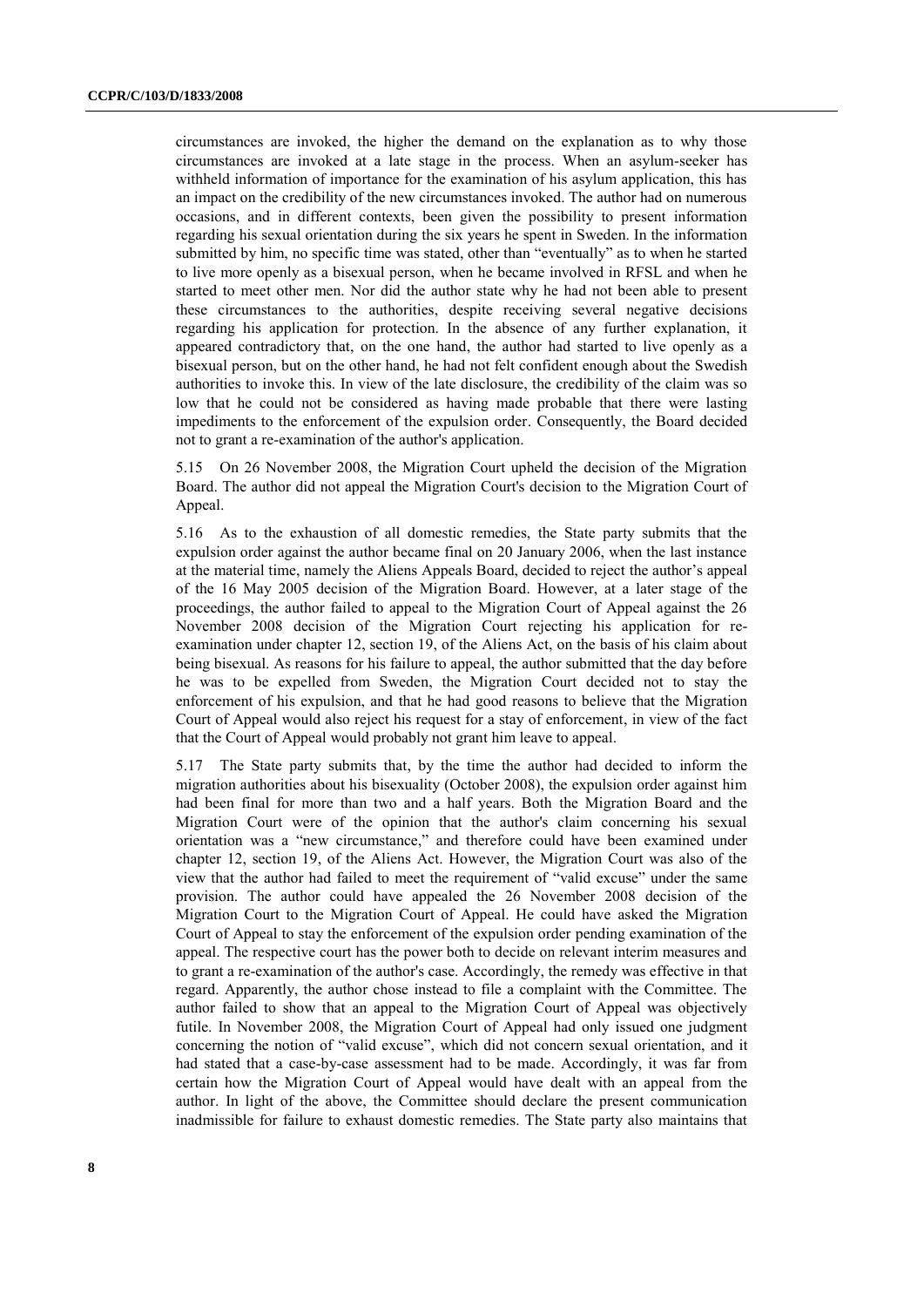the author's assertion that he is at risk of being treated in a manner that would amount to a breach of the Covenant fails to attain the basic level of substantiation required for purposes of admissibility; therefore the communication is manifestly unfounded and inadmissible under articles 2 and 3 of the Optional Protocol.

5.18 Should the Committee conclude that the communication is admissible, the issue before it is whether the author's forced return to Afghanistan violated the obligations of Sweden under articles 6 and 7 of the Covenant. It follows from the Committee's jurisprudence that for a violation of articles 6 or 7 to be found, it must be established that the individual concerned faced a real risk of being subjected to acts under articles 6 and 7 in the country to which he or she is returned. That the risk must be real means that it must be the necessary and foreseeable consequence of the forced return. <sup>1</sup> The Committee has also indicated that the risk must be personal. <sup>2</sup> The jurisprudence of the Committee indicates that there is a high threshold for providing substantial grounds to establish that a real risk of irreparable harm exists. Thus, all relevant facts and circumstances must be considered, including the general human rights situation in the author's country of origin. Important weight should be given to the assessment conducted by the State party. The Committee has also held that it is generally up to the courts of the States parties to the Covenant to evaluate the facts and evidence in a particular case, unless it is found that the evaluation was clearly arbitrary or amounted to a denial of justice.<sup>3</sup>

5.19 With regard to the human rights situation in Afghanistan, a number of reports<sup>4</sup> state that serious human rights violations, such as extrajudicial killings, torture, unlawful detention, rape, illegal expropriation of private property, trafficking, discrimination and harassments are still occurring in Afghanistan; the lack of respect for human rights is directly linked to the security situation in the country; crime is extensive and brutal and public administration is weak and under construction; torture is frequently used by police and prison authorities. The death penalty is prescribed in the new Constitution and the Penal Code and Islamic *Hudood* Law stipulates the death penalty for acts such as murder and apostasy. There is an obvious sensitivity against anything that could be considered as spreading immorality or non-Islamic messages.

5.20 As to the situation of homosexual or bisexual individuals in Afghanistan, according to Sharia law, homosexual activities are punishable as a *Hudood* crime by a maximum sentence of death. The US Department of State 2009 report states that the authorities only sporadically enforce the prohibition, and no death sentences have been handed out since the end of Taliban rule, although it is still technically possible. Organizations devoted to the protection or exercise of freedom of sexual orientation have remained underground. UNHCR Eligibility Guidelines for Assessing the International Protection Needs of Asylum-Seekers from Afghanistan (December 2010) stated, inter alia, that "In light of the strong societal taboos, as well as the criminalization of 'homosexual conduct', UNHCR considers that LGBTI individuals may be at risk on account of their membership of a particular social group, i.e. their sexual orientation and/or gender identity, since they do not, or are perceived

<sup>1</sup> See communication No. 692/1996, *A.R.J. v. Australia,* Views adopted on 11 August 1997, paras. 6.8 and 6.14.

 $<sup>2</sup>$  Ibid., para. 6.6.</sup>

<sup>3</sup> See communication No. 1549/2007, *Nakrash and Others v. Sweden,* Views adopted on 30 October 2008, para. 7.3 to 7.4.

<sup>&</sup>lt;sup>4</sup> See Sweden, Ministry of Foreign Affairs, 2007 Report on human rights in Afghanistan (March 2008); United States of America, Department of State, 2009 Human Rights Report: Afghanistan (March 2010); United Kingdom: Home Office, *Country of Origin Information Report - Afghanistan* (November 2010); Amnesty International, Report 2010 - Afghanistan; and Human Rights Watch, World Report 2009 - Afghanistan.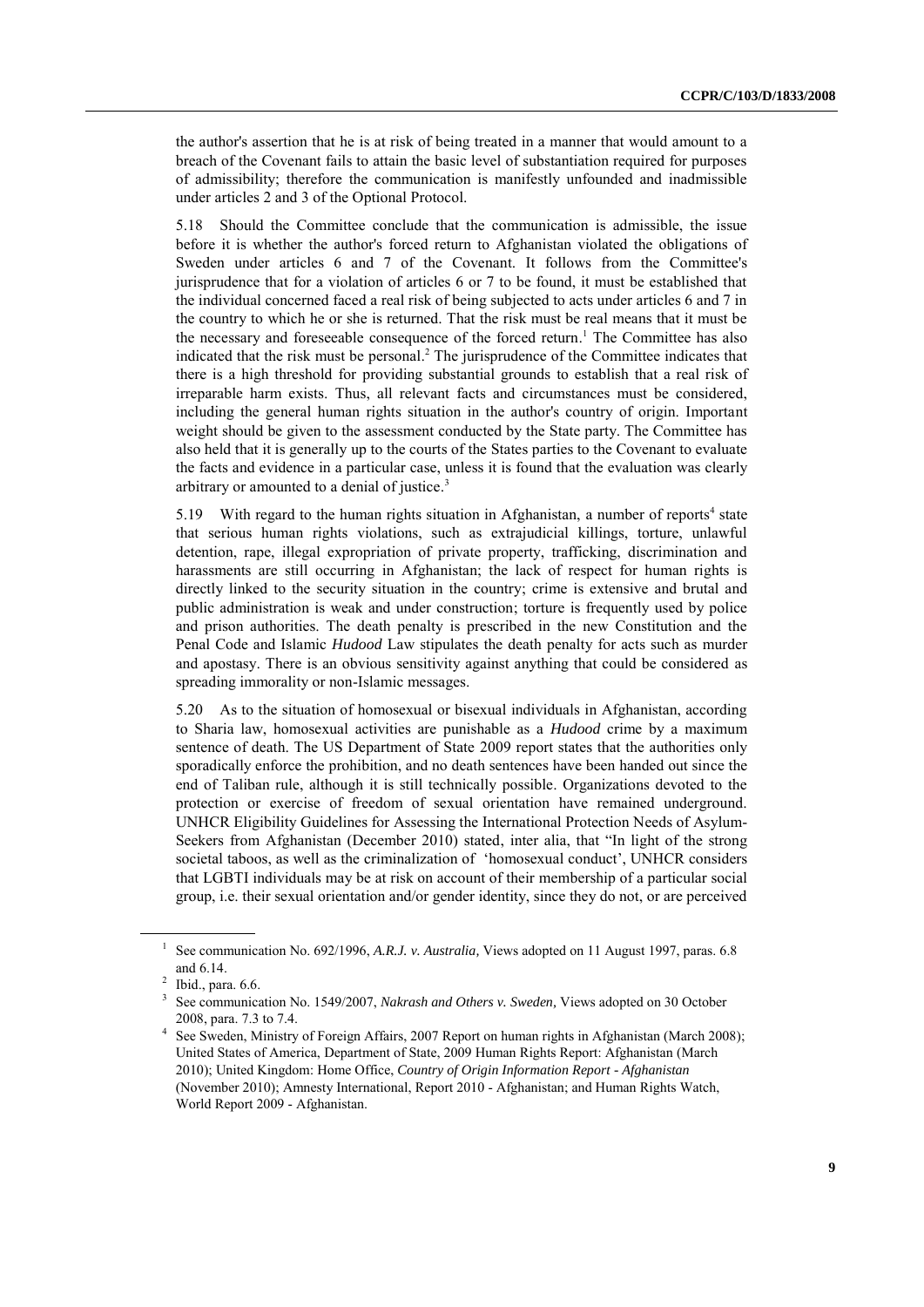not to conform to prevailing legal, religious and social norms" (p. 29). The US Department of State 2009 report noted, however, that there were no reported instances of discrimination or violence based on sexual orientation, but social taboos remained strong. Open homosexuality does not occur.

5.21 The Swedish migration authorities apply the same kind of test when considering an application for asylum under the Aliens Act, as the Committee applies when examining a complaint under the Covenant. The national authority conducting the asylum interview is in a very good position to assess the information submitted by an asylum-seeker and to evaluate the credibility of his or her claims. Thus, the Swedish migration authorities had sufficient information, including the facts and documentation available on file, to ensure that they had a solid basis for their assessment of the author"s need for protection. Great weight must therefore be attached to the assessment made by the Swedish migration authorities. Regarding the merits of the communication, the State party relies on the decisions of the Migration Board and the Migration Court and on the reasoning set out therein.

5.22 As concerns the author's claim that he faces a real risk of being subjected to torture or other cruel, inhuman or degrading treatment or punishment in Afghanistan by the mujahideen due to his activities in the PDPA, the State party recalls that this claim was examined by the Migration Board on three occasions and by the Migration Court on two occasions. In all those examinations, the claim was rejected, as indicated above. The evaluation of the authorities can hardly be considered clearly arbitrary or as amounting to a denial of justice. Moreover, according to the author's own statements, he was not subjected to threats, harassment, torture or other inhuman or degrading treatment or punishment after he was released from prison in 1993 and up to the time he left Afghanistan, that is, a period of almost ten years (1993-2002). According to the author, no such acts have been targeted against him since he was returned to Afghanistan as at the date of the present submission by the State party, that is, another two years. In light of the foregoing, the view expressed by the Migration Board of Sweden in its decision of 16 August 2005 is further strengthened. Consequently, the author has not substantiated that he faces a real risk of being subjected to torture or other cruel, inhuman or degrading treatment or punishment by the mujahideen or other actors in Afghanistan because of his previous involvement in the communist regime.

5.23 With regard to the author's claim relating to his alleged bisexuality, the State party recalls that the author claimed for the first time that he was bisexual only in his fourth submission to the Migration Board, dated 3 October 2008, that is, after a stay of six years in Sweden. Although acknowledging the difficulties that a person may have in informing others, including the migration authorities, that he or she is bisexual, it is reasonable that, in some instances, the fact that a protracted period of time has elapsed between an asylumseeker's arrival in the country where protection is sought and his or her claim for protection based on sexual orientation would be allowed to influence the assessment of his or her claims. It is a basic principle under international and domestic refugee law that an alien who applies for protection in another country should state all his or her reasons for seeking protection as early as possible in the proceedings. In the present case, the author claimed his bisexuality six years later, despite the fact that during those years he had been in contact with the migration authorities and courts repeatedly.

5.24 The author submitted to the Committee that he did not disclose his sexual orientation at an earlier stage of the asylum proceedings because of the stigma associated with bisexuality and homosexuality; feelings of shame; fear of what his previous lawyer, migration authorities and interpreters would think of him and how they would react; fear of reprisal if other Afghans learned about his sexual orientation. Another reason invoked by the author was that he had not been informed that fear of persecution based on sexual orientation would be a valid claim for refugee status and asylum in Sweden. The State party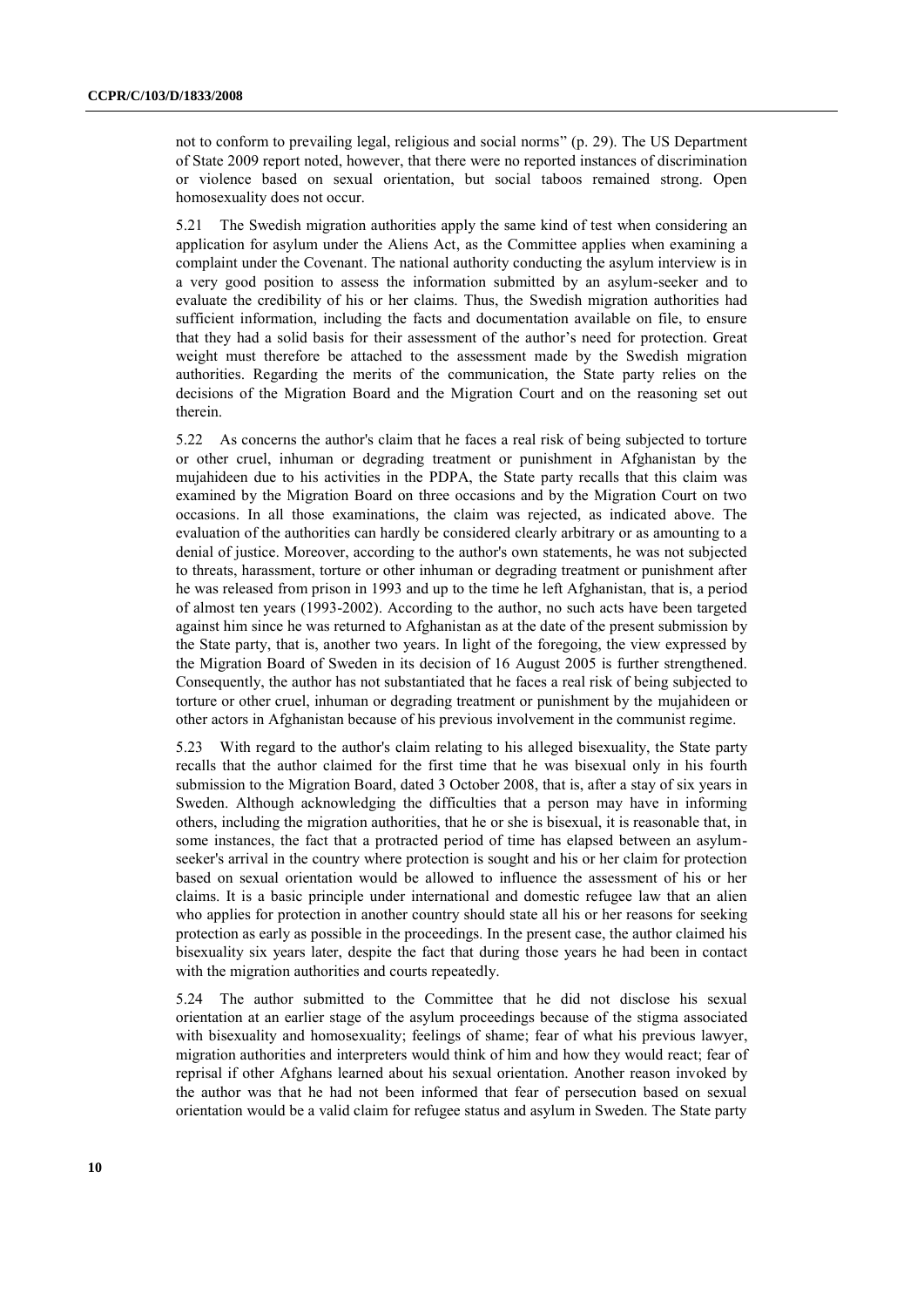considers the above reasons insufficient. It is understandable that an individual from Afghanistan claiming to be bisexual would be affected by social taboos. However, the author had sexual relationships with men, and eventually women, since the age of 15 up until he left Afghanistan in 2002; he was responsible for the production of and performed in a play allegedly on the theme of bisexuality; he started to have relationships with men in Sweden only one year after his arrival; he started visiting gay clubs and taking part in their social activities as of 2004. The State party therefore concludes that on a personal level, the author was not in a state of denial about his bisexuality, either in Afghanistan or in Sweden. Accordingly, the author's reasons for not informing the migration authorities about his bisexuality at an earlier point in the process because of stigma, feelings of shame or fear of reprisal from other Afghans in Sweden are called into question. The State party further adds that Sweden is a country where there is generally an awareness and tolerance for individuals' rights related to their sexual orientation. The fact that the author started to live openly as a bisexual in Sweden as early as 2004 and to socialize with like-minded people indicates that he was well aware of this situation. For this reason, it is difficult to understand why he waited nearly six years before invoking his sexual orientation as a ground for seeking asylum, and even more so, when taking into account the fact that he came to Sweden with the specific aim of seeking protection. The author was represented by legal counsel throughout the domestic proceedings, which calls into question his claim that he had not been informed that sexual orientation could be a valid claim for refugee status in Sweden. Although a certain delay could be accepted with regard to matters of sexual orientation, the State party finds the six-year period to be unreasonably protracted.

5.25 The State party also points to inconsistencies in the author's statements regarding his bisexuality. A document submitted by the RFSL stated that it was difficult for the author to keep his contacts with men secret and that those around him eventually started to became aware of his bisexuality and harassed him, whereas in all the other submissions by the author regarding his alleged bisexuality he stated that he did not tell anyone about his sexual orientation and people were unaware of this. Moreover, the author stated that he was active in the communist party and that he worked for its security services for three years. He stated that it was during this period that he wrote and produced plays that ridiculed the mujahideen. When he submitted his claim concerning his bisexuality, he maintained but modified his previous claims to bring them in line with his previous statements. Thus, he stated that representatives of the mujahideen were present when the play about bisexuality was performed and that they threatened and abused him because of its content. The State party finds it unlikely that representatives of the mujahideen would have been allowed access to a play, regardless of its theme, which was a production within the secret service of the communist party and while it was still in power in Afghanistan. Consequently, the credibility of this claim is challenged. In view of the above, there are reasons to question the author's statements and claims relating to the alleged risk that he would be killed and/or subjected to torture or other ill-treatment upon return to Afghanistan because of his sexual orientation.

5.26 The State party also recalls that, according to the author, the incident of arrest and torture occurred in 1993, but he stayed in Afghanistan until 2002 without being arrested and tortured again. The State party also draws the Committee's attention to the fact that there is nothing in the author's counsel submission of 31 March 2010 indicating that the author has been subjected to any threats, harassment or treatment prohibited under articles 6 and 7 of the Covenant since his return to Afghanistan. According to that submission, the author travels between Afghanistan and Pakistan.

5.27 In conclusion, the State party submits that the communication should be declared inadmissible under article 5, paragraph 2 (b), of the Optional Protocol for failure to exhaust all domestic remedies; and under article 2 of the Optional Protocol for failure to substantiate, for purposes of admissibility, his claims since the documentation and the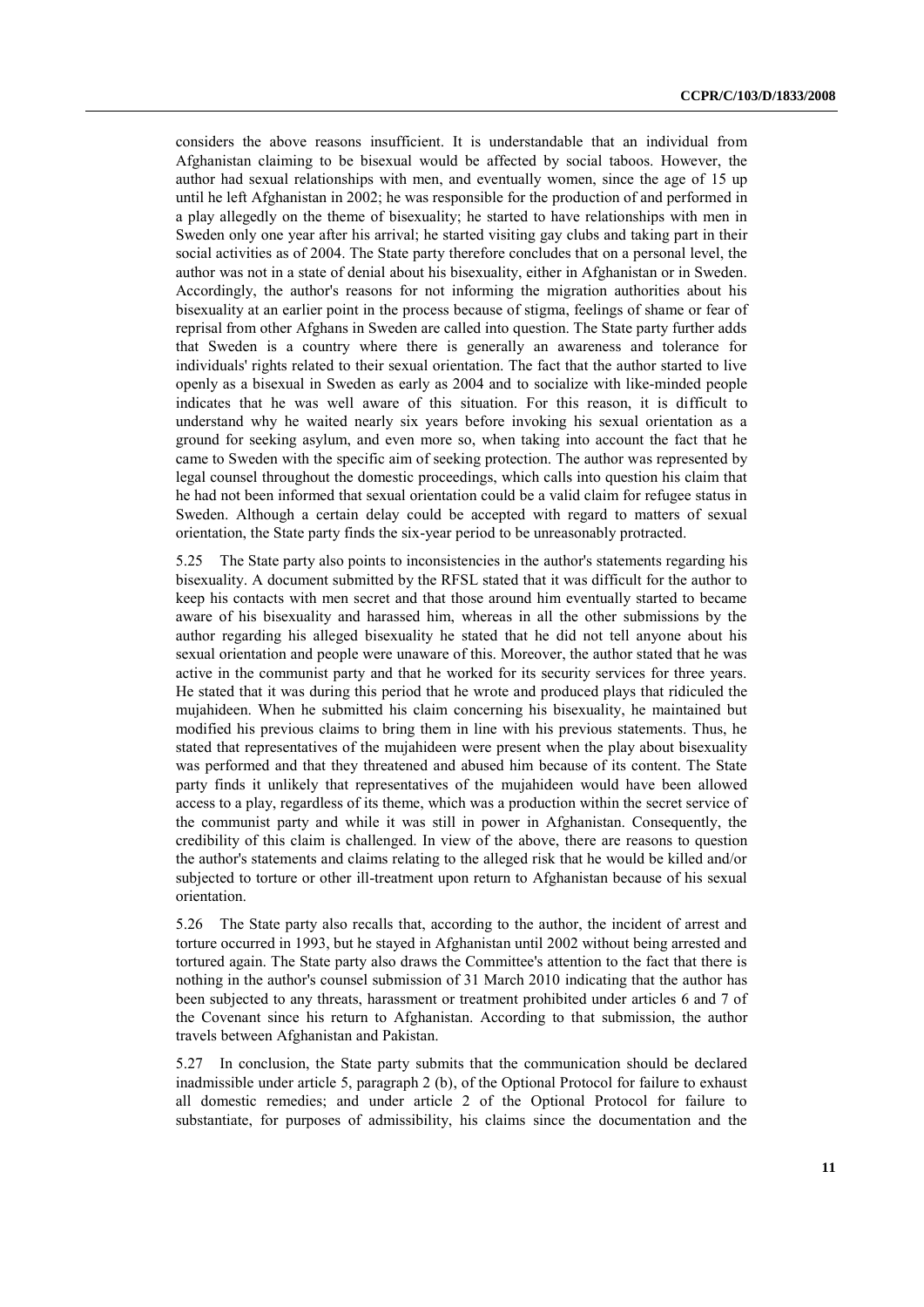circumstances invoked by the author do not suffice to show that there were substantial grounds for believing that he ran a real and personal risk of being subjected to treatment contrary to articles 6 and 7 when returned to Afghanistan. Concerning the merits, the State party contends that the present communication reveals no violation of the Covenant.

#### **Author's comments on the State party's observations**

6.1 On 4 May 2011, the author's counsel acknowledged the fact that the author did not appeal the Migration Court's decision of 26 November 2008 to the Migration Court of Appeal. She explained that the Migration Court of Appeal was the last instance in asylum cases and a leave to appeal was required for the Court to rule on a case. She further claimed that leave to appeal was granted in about 1 to 2 per cent of cases, and therefore the domestic remedies where practically exhausted once the Migration Court had rendered its decision on 16 May 2005. The author's counsel also submitted that a request for re-examination under chapter 12, section 19, of the 2005 Aliens Act could be submitted without a time limit and as many times as wanted following a final rejection in an asylum case and before the expulsion of the asylum-seeker to his or her country of origin. The legal remedy under the respective chapter could therefore never be totally exhausted, since the possibility of recourse to this remedy always existed for an asylum-seeker at risk of expulsion.

6.2 The counsel stated that due consideration should be given to the position of UNCHR that LGBT individuals may be at risk on account of their membership of a particular social group, and maintained that the country information presented supported the author's claims. The counsel also informed that there had been no contact with the author in Afghanistan since 31 March 2010.

#### **State party's further observations**

7. By letter of 5 July 2011, the State party emphasized that it fully maintains its position regarding the admissibility and merits of the present communication, as expressed in its observations of 25 February 2011.

#### **Issues and proceedings before the Committee**

#### **Consideration of admissibility**

8.1 Before considering any claim contained in a communication, the Human Rights Committee must, in accordance with rule 93 of its rules of procedure, decide whether or not the communication is admissible under the Optional Protocol to the Covenant.

8.2 As required under article 5, paragraph 2 (a), of the Optional Protocol, the Committee has ascertained that the same matter is not being examined under another procedure of international investigation or settlement.

8.3 Regarding the State party"s contention under article 5, paragraph 2 (b), of the Optional Protocol with regard to exhausting domestic remedies, the Committee notes its argument that the author did not file an appeal to the Migration Court of Appeal against the Migration Court"s decision of 26 November 2008, by which his application for a reexamination of his case based on his sexual orientation claim was rejected. The Committee also takes note of the author"s arguments that the respective remedy was not considered effective in light of the imminent deportation he faced and the fact that the Migration Court of Appeal would have probably rejected his request for a stay of enforcement and not granted him leave to appeal in view of its strict interpretation of the "valid excuse" requirement. The State party has refuted these arguments, stating that the Migration Court of Appeal had the power to decide both on the relevant interim measures request and on granting a re-examination of the author"s case, and therefore the author failed to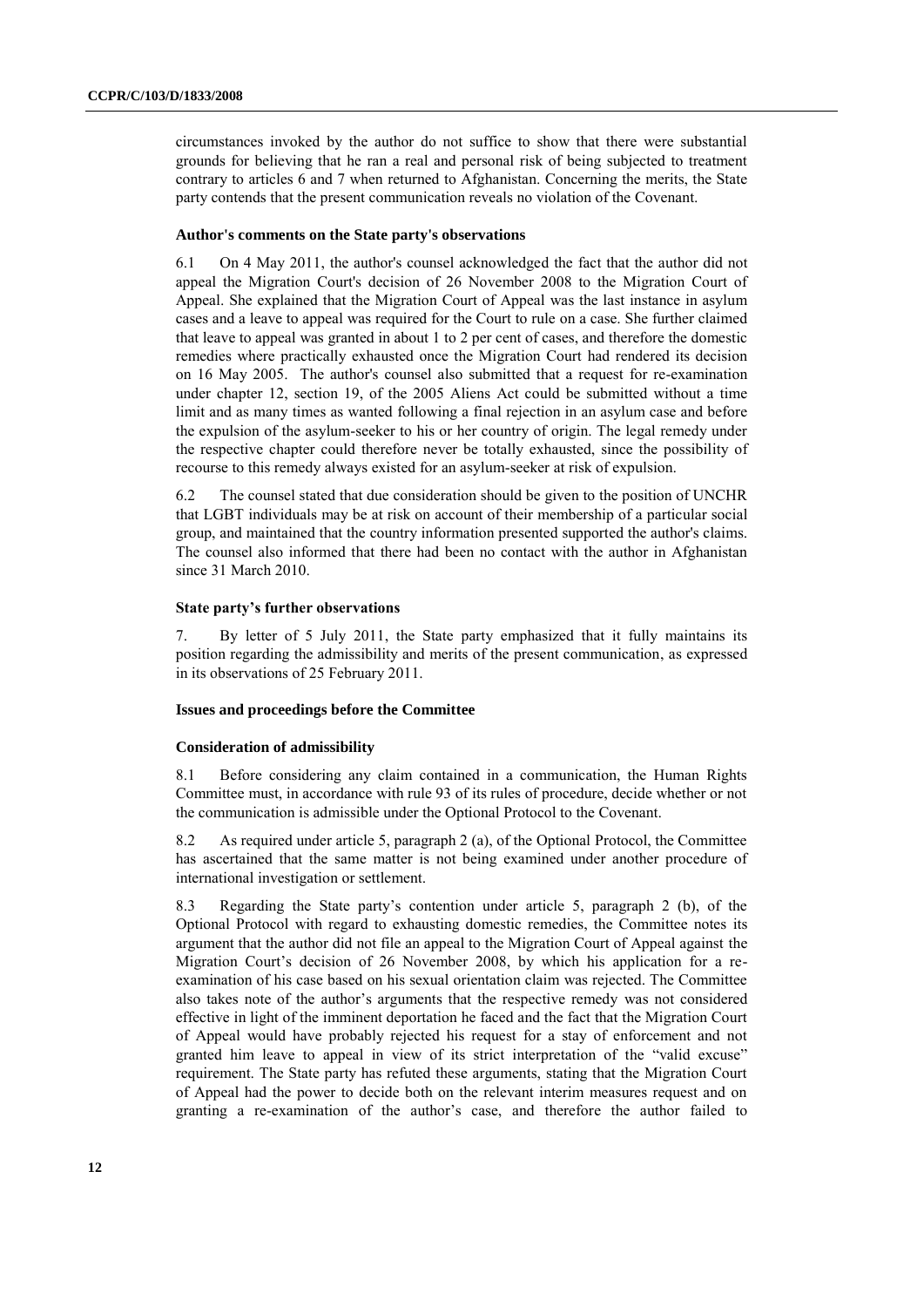demonstrate that the available remedy, in the form of an appeal to the respective court, was not effective or was objectively futile. Furthermore, since the only decision of the Migration Court of Appeal on the notion of "valid excuse" did not concern the author"s sexual orientation, he could not have been certain about the manner in which the Court of Appeal would have dealt with his appeal, especially noting the position of the Court that a case-by-case assessment is required for the interpretation of the concept of "valid excuse".

8.4 The Committee recalls, in this context, its jurisprudence to the effect that authors must avail themselves of all judicial remedies in order to fulfil the requirement of article 5, paragraph 2 (b), of the Optional Protocol, insofar as such remedies may be effective in the given case and are de facto available to the author.<sup>5</sup> Although the Committee is satisfied that the remedy, in the form of an appeal to the Migration Court of Appeal would have been an effective remedy within the meaning of article 5, paragraph 2 (b), of the Optional Protocol, it observes that the author"s deportation to Afghanistan was enforced shortly after the 26 November 2008 decision of the Migration Court was notified to the author, thus de facto depriving him of the right to file the respective appeal to the Migration Court of Appeal within three weeks of the date on which the decision of the Migration Court was issued, as provided under chapter 16, section 10, of the 2005 Aliens Act. The Committee considers that, when further domestic remedies are available to asylum-seekers who risk deportation to a third country, they must be allowed a reasonable length of time to pursue the remaining remedies before the deportation measure is enforced; otherwise, such remedies become materially unavailable, ineffective and futile. Under such circumstances, the Committee considers that it is not precluded by article 5, paragraph 2 (b), of the Optional Protocol from examining the communication.

8.5 In the Committee's view, the author has sufficiently substantiated, for purposes of admissibility, the claims under articles 6 and 7 of the Covenant. The other admissibility requirements having been met, the Committee considers the communication admissible and proceeds to its examination on the merits.

#### **Consideration of the merits**

9.1 The Human Rights Committee has considered the communication in the light of all the information made available to it by the parties, as required under article 5, paragraph 1, of the Optional Protocol.

9.2 The Committee notes the author's claim that his forcible return to Afghanistan would expose him to a risk of torture and other cruel, inhuman or degrading treatment or punishment, as well as threats to his life due to his sexual orientation. It recalls that States parties must not expose individuals to the danger of torture or cruel, inhuman or degrading treatment or punishment upon return to another country by virtue of their extradition, expulsion or *refoulement*.<sup>6</sup> The Committee further notes the State party's argument that the author"s asylum application was duly considered by the migration authorities which did not find that the situation of homosexual or bisexual persons in Afghanistan was such that in itself warranted international protection, and that the author had not established that he risked being subjected to persecution if he were to return to Afghanistan (see para. 5.13

<sup>5</sup> See, for example, communications No. 1959/2010, *Wasame v. Canada*, Views adopted on 21 July 2011, para. 7.4; No. 1003/2001, *P.L*. v. *Germany*, decision of inadmissibility adopted on 22 October 2003, para. 6.5.

<sup>&</sup>lt;sup>6</sup> See the Committee's general comment No. 20 (1992) on the prohibition of torture or cruel, inhuman or degrading treatment or punishment, para. 9, *Official Records of the General Assembly, Fortyseventh Session, Supplement No. 40* (A/47/40), annex VI, sect. A; and communications No. 1494/2006, *A.C. v. the Netherlands*, decision of inadmissibility adopted on 22 July 2008, para. 8.2; No. 1234/2003, *P.K. v. Canada*, decision of inadmissibility adopted on 20 March 2007, para. 7.2.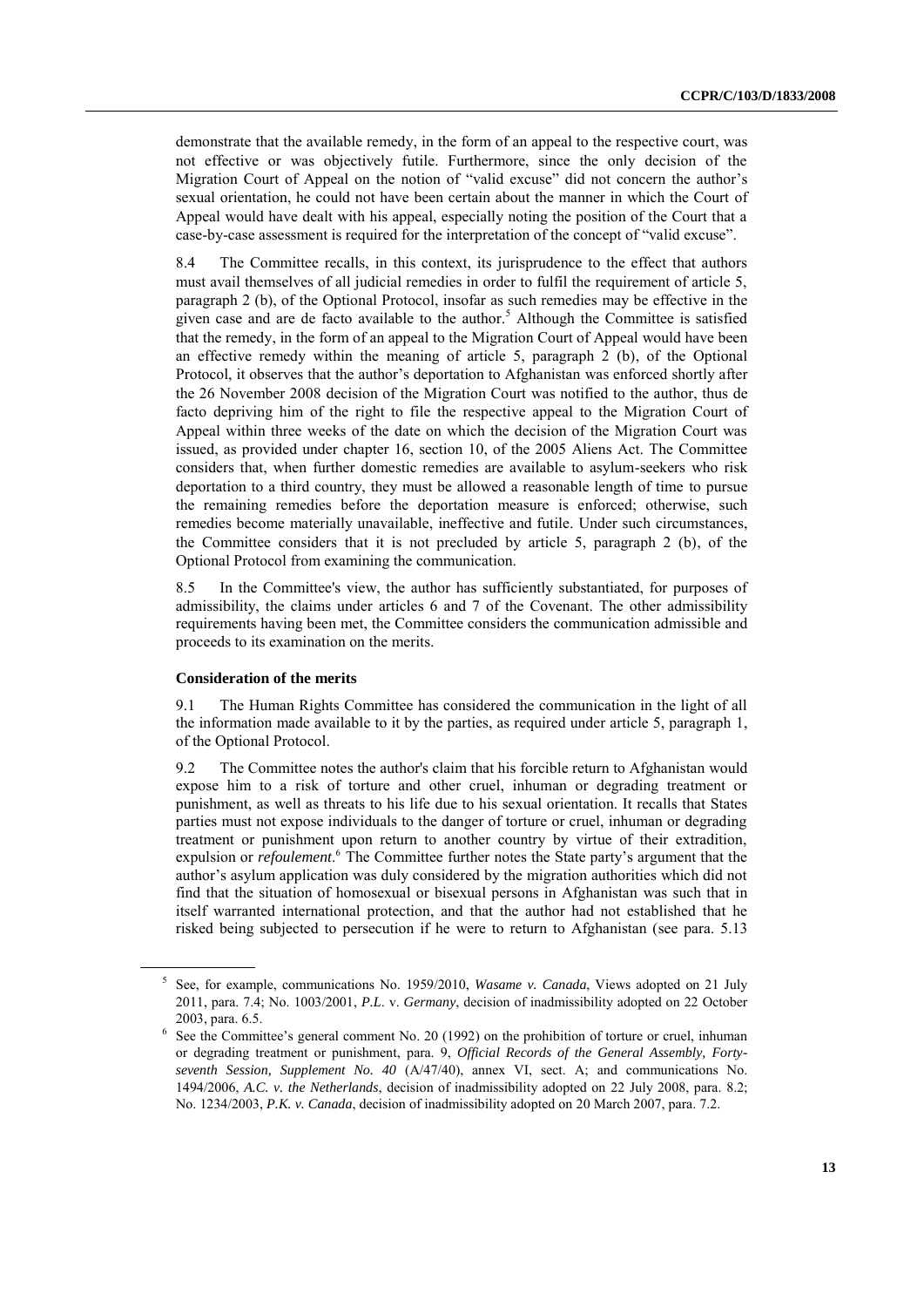above). In this context, the Committee recalls that it is generally for the instances of States parties to the Covenant to review or evaluate facts and evidence in order to determine the existence of such danger.

9.3 However, in the present communication, the Committee observes that the material before it shows that the State party"s migration authorities rejected the author"s application, not on the ground of the author"s unchallenged sexual orientation and its impact on the author in the particular circumstances in Afghanistan, but rather on the ground that the sexual orientation claim had been invoked at a late stage in the asylum process which, in the view of the State party, substantially undermined his credibility, notwithstanding the reasons given by the author for the late disclosure of his claim – namely stigma associated with bisexuality and homosexuality, feelings of shame, fear of reprisal, as well as lack of knowledge that sexual orientation would be a valid claim for refugee status and asylum – and considered that he failed to meet the standard of "valid excuse" within the meaning of chapter 12, section 19, of the 2005 Aliens Act.

9.4 The State party found that the author would not face any risk of torture if returned to his country of origin, even though the State party itself referred to international reports according to which homosexual activities in Afghanistan are punishable as *Hudood* crimes by a maximum sentence of death. The Committee observes that in the assessment of the author"s risk of being subjected to treatment contrary to articles 6 and 7 of the Covenant upon return to Afghanistan the State party"s authorities focused mainly on inconsistencies in the author"s account of specific supporting facts and the low credibility derived from the late submission of the sexual orientation claim. The Committee is of the view that insufficient weight was given to the author"s allegations on the real risk he might face in Afghanistan in view of his sexual orientation. Accordingly, the Committee considers that, in the circumstances, the author"s deportation to Afghanistan constitutes a violation of articles 6 and 7 of the Covenant.

10. The Human Rights Committee, acting under article 5, paragraph 4, of the Optional Protocol to the International Covenant on Civil and Political Rights, is therefore of the view that the State party has violated the author"s rights under articles 6 and 7 of the International Covenant on Civil and Political Rights.

11. In accordance with article 2, paragraph 3(a), of the Covenant, the State party is under an obligation to provide the author with an effective remedy, including taking all appropriate measures to facilitate the author"s return to Sweden, if he so wishes. The State party is also under an obligation to take steps to prevent similar violations in the future.

12. Bearing in mind that, by becoming a State party to the Optional Protocol, the State party has recognized the competence of the Committee to determine whether there has been a violation of the Covenant or not and that, pursuant to article 2 of the Covenant, the State party has undertaken to ensure to all individuals within its territory and subject to its jurisdiction the rights recognized in the Covenant, the Committee wishes to receive from the State party, within 180 days, information about the measures taken to give effect to its Views. The State party is also requested to publish the Committee's Views and to have them translated in the official language of the State party and widely distributed.

[Adopted in English, French and Spanish, the English text being the original version. Subsequently to be issued also in Arabic, Chinese and Russian as part of the Committee's annual report to the General Assembly.]